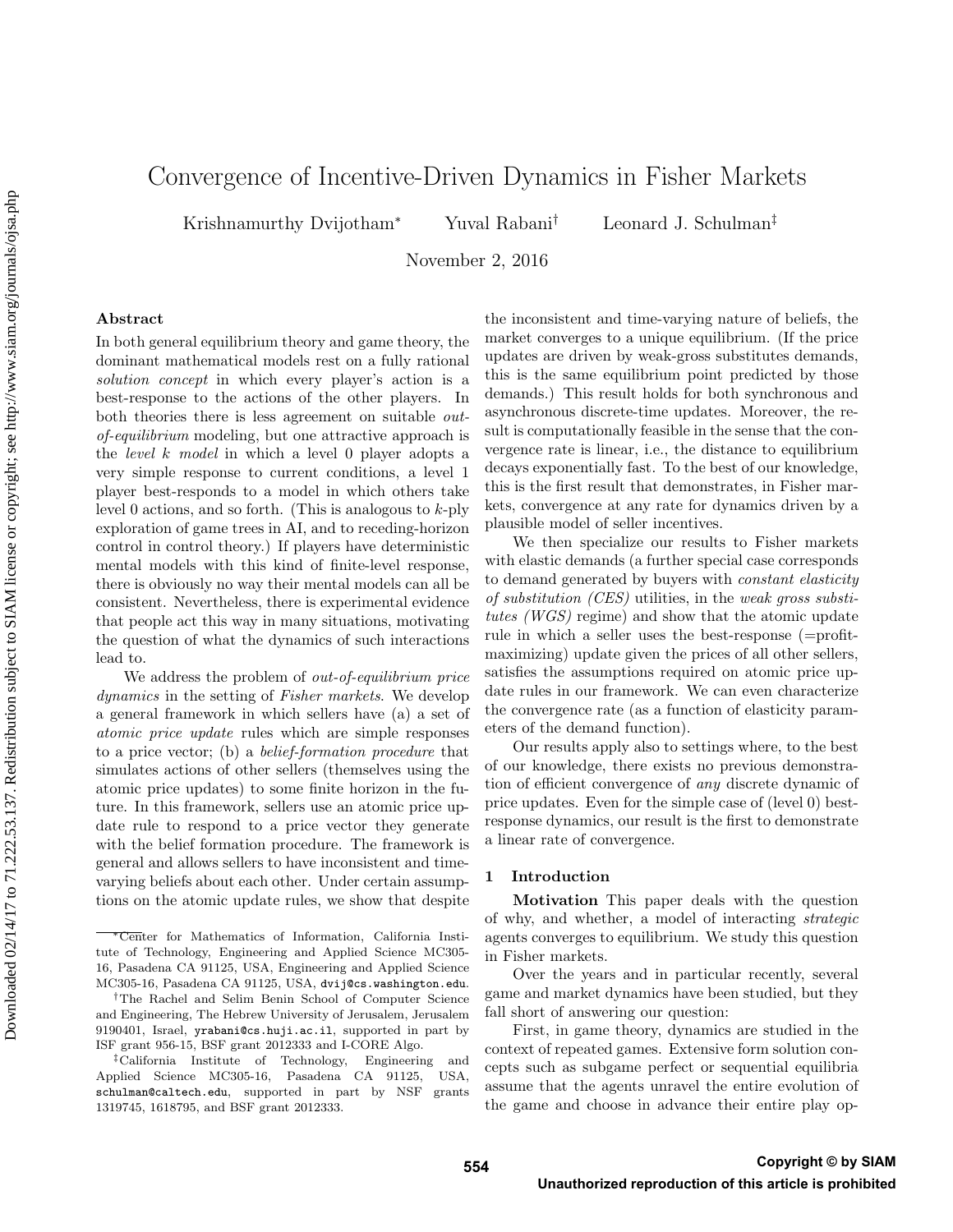timally. This is likely to be computationally infeasible (e.g.  $[BCI^+10]$ , but see in contrast  $[HPS14]$ ). The strategies are unrealistically prescient of the distant future, hindering on-the-fly adaptation to unexpected changes, and contradicting experience. Just as importantly, since the entire play is determined a-priori and an equilibrium is played throughout, such concepts do not capture outof-equilibrium behavior (that may lead to equilibrium over time), so they are in fact a static notion.

Second, an alternative approach is Walrasian  $t\hat{a}tonnement$  and more generally game theoretic noregret dynamics. This is a truly dynamic, out-ofequilibrium framework, that can be shown in many cases to converge to an attractive solution concept. However, the reactions of the agents have to be damped carefully for a desirable outcome to materialize; such reactions lack strategic justification. (See [BM07] and the references therein, e.g., [HMC00].)

We will endeavour to get past the limitations of these approaches with a bounded-rationality-based approach. Various formulations of bounded rationality have provided a rich basis for progress in game theory and, over the last two decades, in its algorithmic aspects. The most basic approach in this vein is bestresponse dynamics. Agents play myopically an optimal move at each round, assuming that the other agents will not deviate from their existing strategy.  $\frac{1}{1}$  A strategy which is somewhat more sophisticated than bestresponse is limited-depth exploration of an extensive form game tree. This is an approach to complex games that was developed in the early days of AI (the exploration depth is sometimes called the ply of a search). Essentially the same concept is known in control theory as receding-horizon control. This is in contrast with the full-rationality approach underlying solution concepts such as the aforementioned subgame perfect or sequential equilibria.

In game theory, the idea that people compete by pursuing limited-lookahead situational analysis goes under the rubric of the level k model, initiated by [SW94, SW95] and [Nag95]; related ideas are also known as cognitive hierarchy, higher-order rationality, and bounded depth of reasoning. The idea has been subjected to many experimental tests—see [HCW98, CGCB01, Cra03, CHC04, CGC06, CI07b, CI07a]—and has emerged with considerable support. For recent theoretical work on the model see [Str14, Kne15, dCSS14, Gor15]; for a survey see [CCGI13].

In view of the above, it is important to study the dynamics and stability of markets composed of agents each of whom performs some limited lookahead and plays optimally against that forecast. Limited lookahead means that each agent  $j$  has a mental model of each other agent  $k$ , where  $k$  looks ahead some constant number of steps, and based on that chooses an optimal action (according to j's perception). Based on this model, j chooses a move that is optimal conditional on those other imagined actions. The paradox of endless self-reference is obvious here, and is precisely the point of the exercise: such a model does not make sense for infinitely-intelligent agents who possess perfect common knowledge of the properties of the market. But such agents do not exist. Instead, the model is consistent with experience that markets are composed of many agents who, despite having limited ability to predict the actions of others, do their best to make such a prediction and then respond optimally to their own prediction. This is a very different approach to agent choice than the "solution concept" notion on which game theory rests: Nash equilibria, correlated equilibria, the core, and so forth. In particular, one difference is that in contrast with full rationality, in the limited lookahead case the beliefs of the agents are not necessarily consistent with each other and with reality. In fact, they may even be self-inconsistent across time steps. From a purely mathematical perspective these inconsistencies might appear to be a fatal flaw. We hold differently, that this is part of the challenge of modeling out-of-equilibrium strategic play. The market is out of equilibrium because players do not have perfect models of each other, or because they are uncertain about exogenous factors a few steps into the future. We further hold that the predictive power in experiments of the level k model and its variations, is ample reason to study their dynamics. That is what we do here.

Our results This paper is devoted to studying the dynamics and stability of markets where the agents model their peers as using limited lookahead. We focus on one of the best-understood cases of general equilibrium theory, namely Fisher markets that consist of sellers of goods and buyers endowed with budgets. Only the sellers are assumed to be strategic, and every seller controls the price of a single good.

In section 2, we develop a general framework using which rational sellers update their prices. The framework assumes a set of "atomic" price updates (APU) this is a collection of price update rules which represent possible strategies that the sellers use to update prices assuming prices of other goods in the market remain fixed (a specific example includes best-response). Given the APU, we describe a general belief formation

<sup>1</sup>The situations where best-response is known to lead to an attractive outcome are tightly connected to the concept of potential games. See [MS96,  $AAE+08$ , CS11]. For a damped version, logit dynamics, see [AFP+15]. For a general discussion of bestresponse and the related fictitious play dynamics, see [SLB09].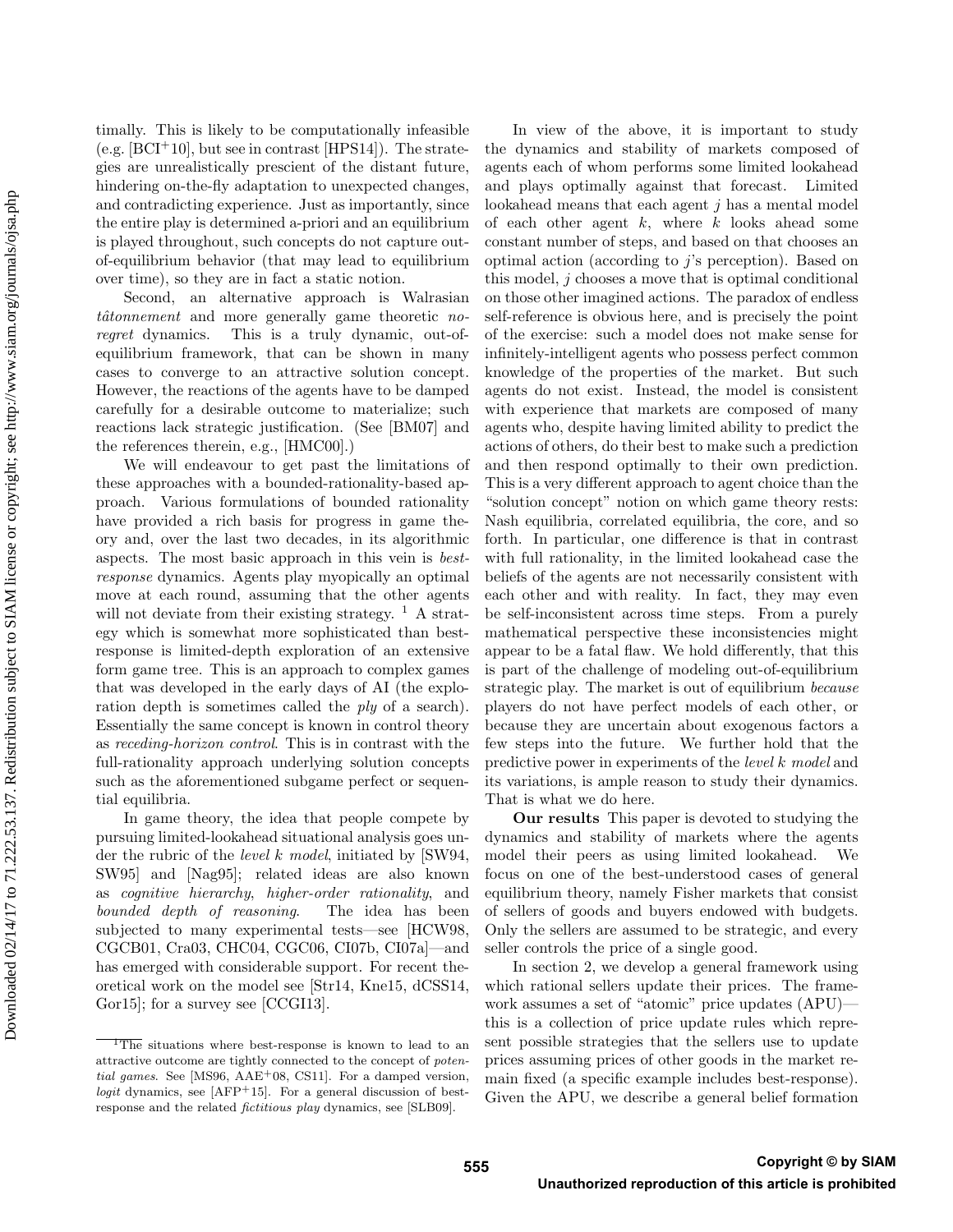procedure, ie, a procedure using which sellers simulate the state of the market. The simulation proceeds for a certain number of steps, and the players update their prices using a rule from the APU given the final prices resulting from the simulation. The simulation also includes sellers' mental models of the strategies and beliefs of other sellers—the overall belief formation procedure is described in terms of a recursion tree. Sellers' beliefs about each other can be time-varying and inconsistent (i.e seller A's belief about seller B may not be the same as seller C's belief about seller B). This includes as a special case, but is considerably more general than, level k choices. See Figure 1 on page 4. We refer to dynamics of this sort as belief-based price update (abbreviated BBPU) dynamics.

BBPU dynamics, and even the special case of bestresponse (with no lookahead), can be quite volatile, as compared with usual tâtonnement processes, because of the absence of any damping factor. Despite the volatility and the potential inconsistency of beliefs, we show that regardless of the specifics of the beliefs formed by the agents, the dynamic converges rapidly to market equilibrium provided the APU satisfies certain properties. More precisely, we analyze two versions of our process. In the synchronous case, all sellers update prices simultaneously. In this case, the distance to equilibrium decays exponentially in the number of steps (a.k.a. linear convergence), that is, the distance to equilibrium decreases as  $\theta^t$  where t is the number of discrete time-steps (instants at which sellers update prices) and  $\theta \in (0,1)$  is a constant that depends on the APU but is independent of the belief formation process. In the asynchronous case, at each time step only a subset of one or more sellers update prices. In this case, the distance to equilibrium decays exponentially in the number of epochs, where an epoch consists of time intervals in which all the sellers update at least once.

To the best of our knowledge, convergence, and definitely linear convergence, was not previously demonstrated even for the simplest version of our process, namely best-response. Our proof of convergence goes through showing that in a judiciously chosen metric, the Thompson metric, the BBPU dynamics form a contraction map.

In section 3, we consider the concrete case when the APU is given by the best-response update for a given demand function. We shown that under certain assumptions on the demand elasticities, the best-response update satisfies the axioms required for the convergence of the BBPU dynamics. We bound the convergence rate in terms of the elasticity parameters of the demand function.

For the case of CES utilities (constant elasticity

of substitution) in the weak gross substitutes (WGS) regime, our analysis of best-response updates appears to obtain a faster convergence rate than obtained in previous work analyzing tâtonnement [CFR10] (for more detail see end of paper). In particular, our results show that a price vector at a certain distance from equilibrium can be obtained in a number of updates that is logarithmic in the initial distance to equilibrium (as opposed to the linear bound from Theorem 2 in [CFR10]). We believe that this is because best-response updates are undamped, unlike tâtonnement. However, bestresponse updates are computationally slightly harder to implement (we need to solve a 1-d nonlinear equation to compute the update, as opposed to the closed-form tâtonnement update).

Related work General equilibrium theory is the principal framework through which economists understand the operation of markets (see [McK02, Muk02]). It is one of the great achievements of economic theory. The theory is largely responsible for the governing paradigm that a state of equilibrium which the participants in economic exchange do not wish to deviate from individually is, under mild conditions, attainable, and that this is normally roughly the state of the economy [AD54, McK54] (see also [Hil98]). This is a paradigm that can be observed "in the field" and also reproduced in controlled experiments, and it lends credence and concreteness to the famed invisible hand metaphor.

In contrast, there is less agreement on an effective explanation as to why markets tend to reach a state of equilibrium. This is a question about the stability or out-of-equilibrium behavior of markets. It is important because in reality economic conditions are not static. They vary continually and suffer serious shocks occasionally. So justifying an equilibrium outcome requires a dynamic that moves an economy at disequilibrium back to a new equilibrium, and does so sufficiently quickly that the periods of disequilibrium due to fluctuations are relatively negligible (see [Dix90]). The classical mechanism proposed to explain general equilibrium is Walrasian tâtonnement [Wal74], a process that reacts to excess demand by raising the price and to excess supply by reducing the price. Variants of tâtonnement are known to converge to equilibrium, at least in some classes of markets including those we consider here (Sec. 3.1), see [Sam41, ABH59, CCD13]. However, the classical view of tâtonnement posits the existence of an imaginary "auctioneer" who controls the process by announcing prices. Recent work on the convergence of discretetime tâtonnement in Fisher markets attempts to present it as an in-market process in the context of the so-called ongoing markets [CF08, CCR12]. However, even this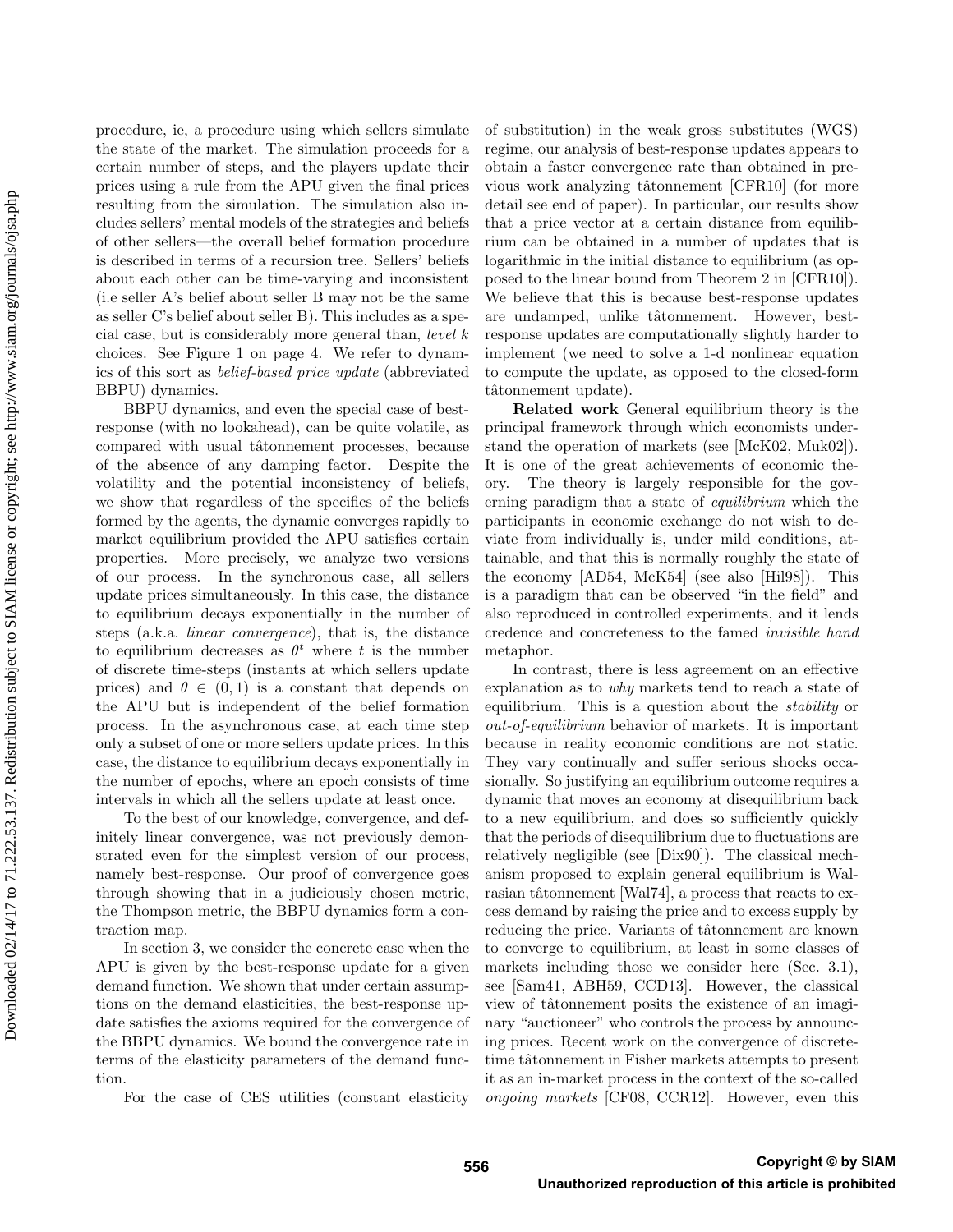

Figure 1: Various collective mental models for one round of play in a 3-seller market. A leaf (level 0) denotes responses to existing prices. In level 2 dynamics everyone responds to everyone's response to current prices. Players' beliefs can be far more complex, as depicted in the last row of figures.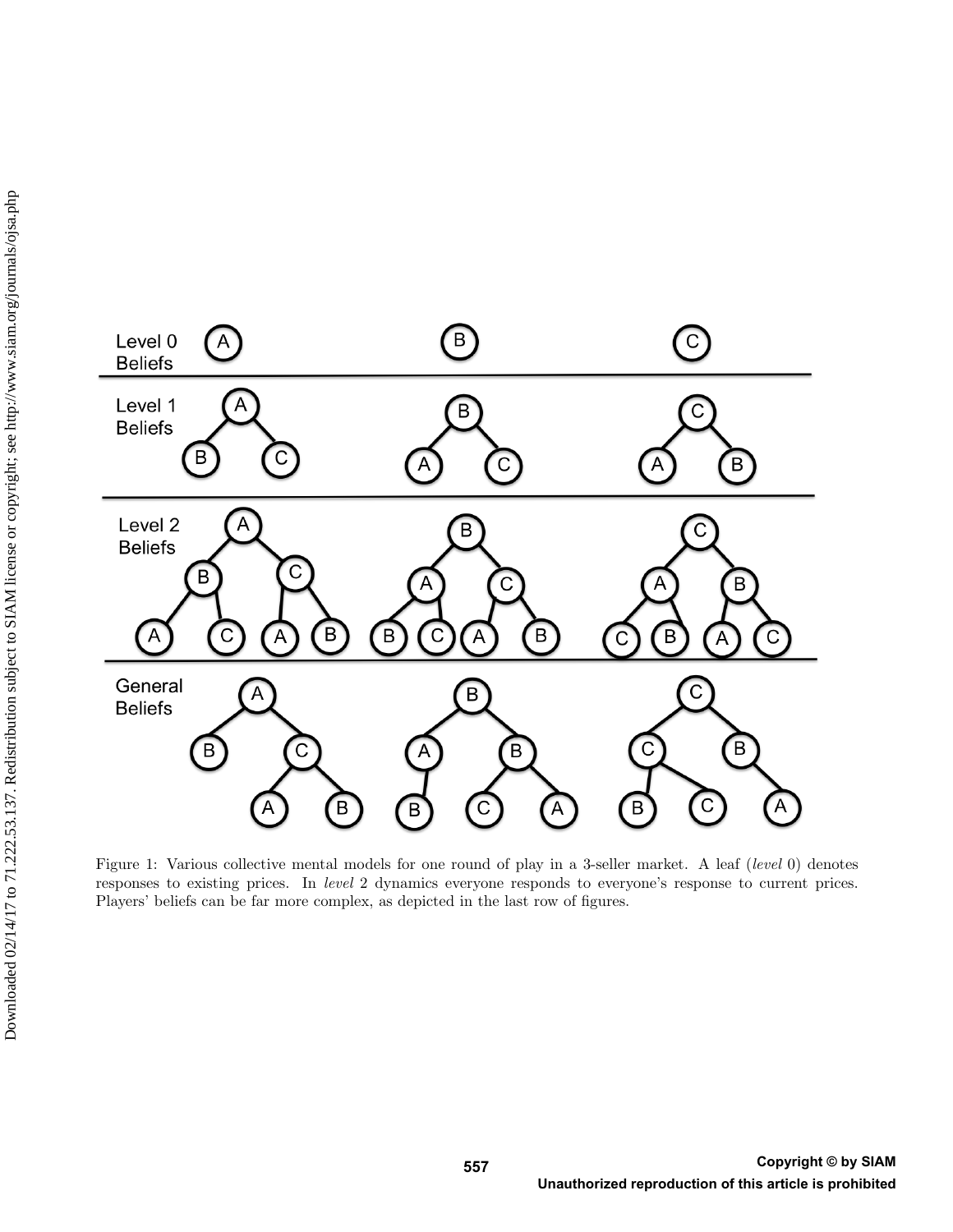attempt requires a somewhat careful choice of the magnitude of the price adjustment which is not motivated by any agent considerations (aside from a common inexplicable passion to equilibrate the economy). Thus, the difficulty is in formulating a theory of out-of-equilibrium behavior that makes sense in terms of the incentives of the participants.

A well-studied special case of our framework is that of Fisher markets where utilities of the buyers have constant elasticities of substitution (CES). It is well-known that market equilibria in Fisher markets with CES utilities can be expressed as solutions to a convex program first proposed by Eisenberg and Gale (see [JV10]). We observe that best-response dynamics (i.e., the simplest example of our setting) can, in fact, be explained as a specific implementation of coordinate descent (in the dual E-G program). The convergence of coordinate descent in E-G was established in [Tse01], without bounds on the rate. Recently, [ST13] established a sublinear convergence rate (the distance to the optimum decays linearly with the number of iterations), if the objective function satisfies some conditions. We note that the objective function of the dual Eisenberg-Gale program satisfies these conditions. Our general result shows a linear convergence rate (the distance to equilibrium decays exponentially in the number of iterations), and this holds in particular in the case of best-response. To the best of our knowledge, this is not implied by previous results.

One of the works ours is close to is Milgrom and Roberts [MR91]. Their context is repeated play of a non-cooperative stage game. The paper defines a sequence of strategy sets parametrised by the lookahead depth  $k$ . They define a class of *sophisticated learning* dynamics where players adapt to past behavior of the other players, while also taking into account the union over all finite k of the depth k strategy sets of the other players. In general, and also in the specific applications that they consider, their methods provide only a proof of convergence in the limit, with no bounds on the rate of convergence. One of the three applications that they analyze is continuous time proportional tâtonnement using lagged price signals in a somewhat more general market model than ours. Each seller has a fixed distribution over the lag time and the tâtonnement update uses past demand information according to this distribution. Thus, seller behavior and price updates are noticeably different than the ones we consider here, and the convergence guarantees are noticeably weaker.

Two recent papers consider market dynamics under strategic behavior. Both bound the fraction of optimal welfare that is guaranteed. In [BLNPL14], strategic buyers play a Nash (or Bayesian) equilibrium in a

market in which the sellers' prices are determined by Walrasian tâtonnement; note that here the tâtonnement is part of the mechanism defining the game, rather than the agents' strategies. In [BPLS15], sellers engage in best-response dynamics. In this setting the market does not actually have an equilibrium, but a fraction of the optimal welfare can be extracted by the dynamic. In both papers the market model is quite different from ours.

In the game theory setting (as opposed to markets), best-response dynamics have been studied extensively in recent years, mostly concerning bounds on the quality of the play and conditions that imply or prevent convergence to a Nash equilibrium [MV04, Rou15, FFM12, EFSW13]. The paper [NSVZ11] investigates conditions under which best-response is a fully rational strategy.

# 2 Belief-Based Price Update Dynamics (BBPU)

The market model We consider a Fisher market with *n* perfectly divisible goods and  $m$  buyers. Each good is initially owned by a unique seller that controls its price, and its quantity is scaled to 1. The utility of that seller is the his/her revenue, which is equal to the quantity of the good sold (which is at most the available supply of 1 unit) times the price of the good. The collection of prices of all goods is denoted by a price vector  $p = \{p_i\}_{i=1}^n \in \mathbb{R}^n$ . For a price vector p, we write  $p > 0$  to indicate that all the prices are strictly positive. Similarly for price vectors  $p, q$ , we write  $p > q$  (resp.  $p \ge q$ ) if  $p_j > q_j$  (resp.  $p_j \ge q_j$ ) for all j. We use [n] to denote the set  $\{1, \ldots, n\}$ .

The buyers respond instantly and myopically to price changes. The response is specified as a demand function

$$
x_{ik}(p) =
$$
Demand of buyer *i* for good *k* given the price vector *p*

The demand functions are in one-one correspondence with *utilities* of the buyers: Suppose that buyer  $i$ has a strictly concave utility function  $U_i(x_i)$  for a bundle of goods  $x_i = \{x_{ik}\}_{k\in[n]}$  and a budget b. Then, the demand function  $x_i(p)$  is given by

$$
x_i(p) = \operatorname{argmax}_{x_i: \sum_k x_{ik} p_k \leq b} U_i(x_i)
$$

where the argmax is unique due to the assumption of strict concavity. The demand for good  $k$  at prices  $p$ is  $\sum_{i=1}^{m} x_{ik}(p)$ . We write the overall demand function as  $\overline{x(p)} = \{x_{ik}(p)\}_{i \in [m], k \in [n]} \in \mathbb{R}^{m \times n}$  (note that this is a matrix-valued function of the vector  $p$  indexed by  $i = 1, \ldots, m, k = 1, \ldots, n$ .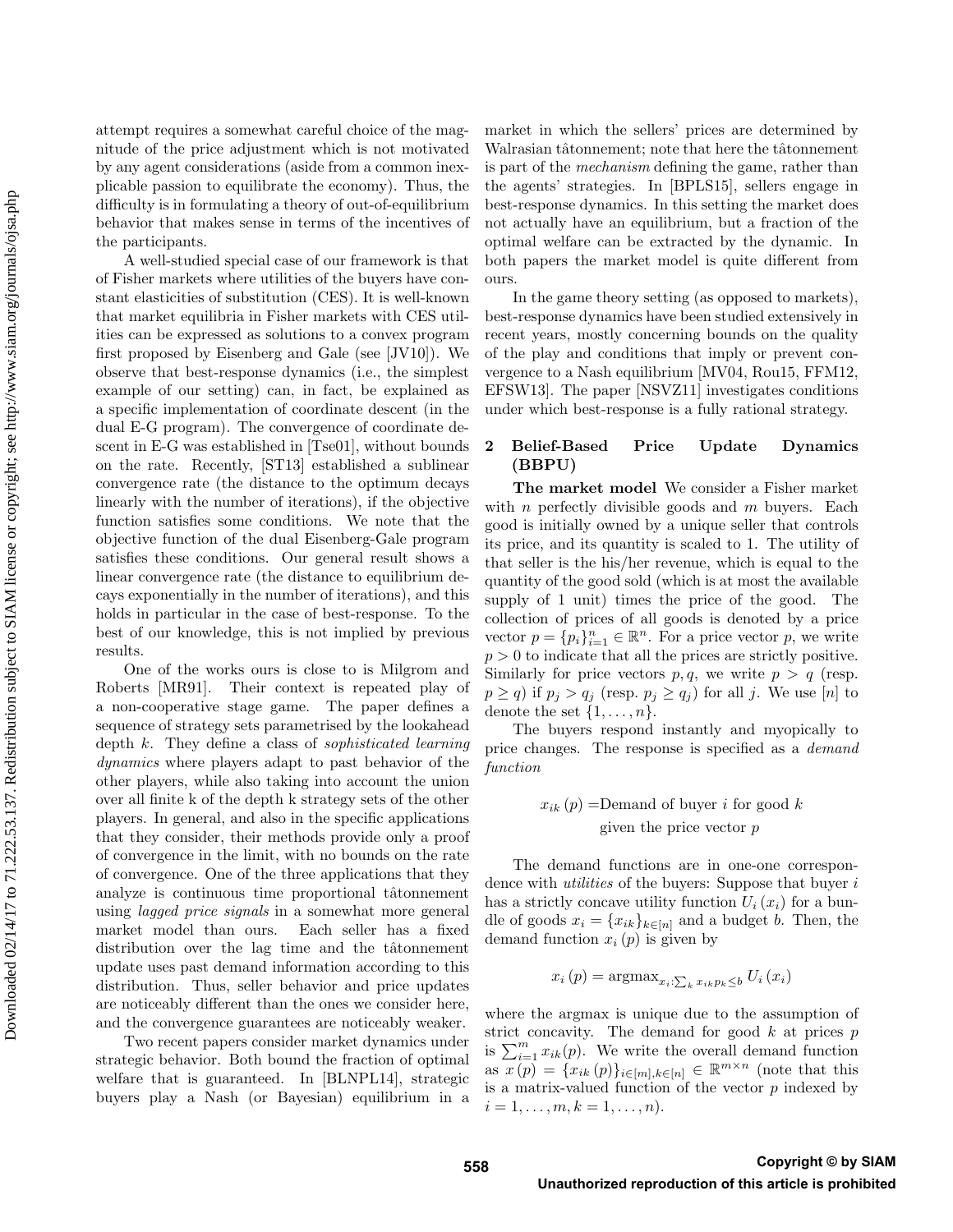Throughout the paper, we will use 1 to denote a vector with each coordinate equal to 1 (with the dimension is clear from context).

Price updates In general, a market dynamic is based on an update rule for each seller that determines its new price. The rules can then be applied synchronously to all sellers, or serially to one seller at a time in some order. We will discuss these variations later. For now, we focus on the update rules. An update rule can take into account some or all of the dynamic history leading to the current state (including the current prices), and also some internal state of the seller that takes other factors into account. We are interested in update rules that depend on the current price vector (and any other parameters), and are monotone, sub-homogeneous, price-bounded, and positive with respect to that price vector. We begin by defining a set of atomic price updates:

DEFINITION 1. A set of atomic price updates  $APU$ is a finite collection of mappings  $F^k : \mathbb{R}^n_{++} \times [n] \mapsto$  $\mathbb{R}_{++}, k = 1, \ldots, l$ . It represents the possible rules used by a seller to update prices given current prices of all the sellers.

The following definition characterizes a class of APU (this is the class for which we will prove convergence/convergence rates of a price update dynamics):

DEFINITION 2. (MONOTONICITY, SUB-HOMOGENEITY, price-boundedness, positivity) We say that a set of  $\textit{functions} \; \mathcal{F} = \{ F^k : \mathbb{R}_{++}^n \mapsto \mathbb{R}_{++} \} \; \textit{is stable monotone}$ sub-homogeneous positive price-bounded with parameter  $\theta \in (0,1)$  (θ-MSPP) if:

- For every  $F^k \in \mathcal{F}, i \in [n]$  and for all pairs of vectors  $p, q \in \mathbb{R}_{++}^n$  such that  $p \geq q$  coordinate-wise,  $F^k(p, i) \geq F^k(q, i)$  (monotonicity).
- For every  $F^k \in \mathcal{F}, i \in [n], p \in \mathbb{R}_{++}^n, \lambda \in (0,1),$  $F^k(\lambda p, i) \geq \lambda^{\theta} F^k(p, i)$  ( $\theta$ -subhomogeneity).
- $\exists$  0 <  $p_{\text{min}}$  <  $p_{\text{max}}$  <  $\infty$  such that for all price vectors  $p \in [p_{\min}, p_{\max}]^n$ ,  $F^k(p, i) \in [p_{\min}, p_{\max}]$  for every  $i \in [n]$  (positive price-boundedness).
- $\exists p^* \in [p^{\min}, p^{\max}]^n$  such that  $F^k(p^*, i) = p_i^*$  for each  $i \in [n], F^k \in \mathcal{F}$  (stability).

DEFINITION 3. Given a set of mappings  $\mathcal{F} = \{F :$  $\mathbb{R}^n_{++} \times [n] \mapsto \mathbb{R}_{++}$ , its lookahead closure  $\text{Cl}(\mathcal{F})$  is defined recursively as follows:

$$
1 \text{ If } G \in \mathcal{F}, \ G \in \text{Cl}(\mathcal{F}).
$$



Figure 2: Example recursion tree for a market with 3 sellers  $A, B, C$ 

2 For every  $\mathcal{I} \subset [n], F^1, \ldots, F^{|\mathcal{I}|} \in \mathrm{Cl}(\mathcal{F}), G \in \mathcal{F}$ , the function

$$
F'(p,i) = G(p',i) \text{ where } p'_k = \begin{cases} p_k & \text{if } k \notin \mathcal{I} \\ F^k(p,k) & \text{if } k \in \mathcal{I} \end{cases}
$$

is also in  $Cl(\mathcal{F})$ .

Interpretation of closure operation: Belief formation We now interpret the definition of lookahead closure (definition 3) as a belief-based price update procedure that the sellers engage in. The set  $\mathcal F$  corresponds to the set of "atomic price updates" (APU), each of which defines a mapping from the set of prices of all sellers to a new price for a given seller. Concrete examples include best-response (BR) updates for given demand functions (see section 3). We define  $\mathcal F$  to be the union of all update rules used by any player and assume that this is common knowledge.

We then augment this set of basic update rules with all rules from the lookahead closure  $Cl(\mathcal{F})$ . We associate elements of this lookahead closure with a lookahead-based price update procedure followed by sellers in the market. In order to do this, we look at pairs  $(i, F)$  where  $i \in [n]$  and  $F \in \text{Cl}(\mathcal{F})$ . The interpretation of this pair is that seller  $i$  updates his price given existing prices of all the sellers using the price update rule  $F(\cdot, i)$ . F can be interpreted in terms of its recursion trees. By definition, every element of  $F' \in \text{Cl}(\mathcal{F})$  is either an element of  $\mathcal F$  or of the form  $F'(p, i) = G(p', i)$  where p' is a function of p and  $\mathcal{I}$ . The former case corresponds to a single node tree (with node label  $i$ ) and the latter corresponds to a tree recursively defined as the tree with root i and children  $\mathcal I$  (with subtrees corresponding to Tree  $(F^k)$ :

$$
Tree(F') = FormTree(i, Tree(F1), ..., Tree(F|\mathcal{I}|))
$$

where FormTree  $(l, T_1, \ldots, T_k)$  takes an label l and a set of trees  $T_1, \ldots, T_k$  and creates a new tree with a root l and children  $Root(T_1), \ldots, Root(T_k)$  with subtrees  $T_1, \ldots, T_k$  beneath them. Suppose that the recursion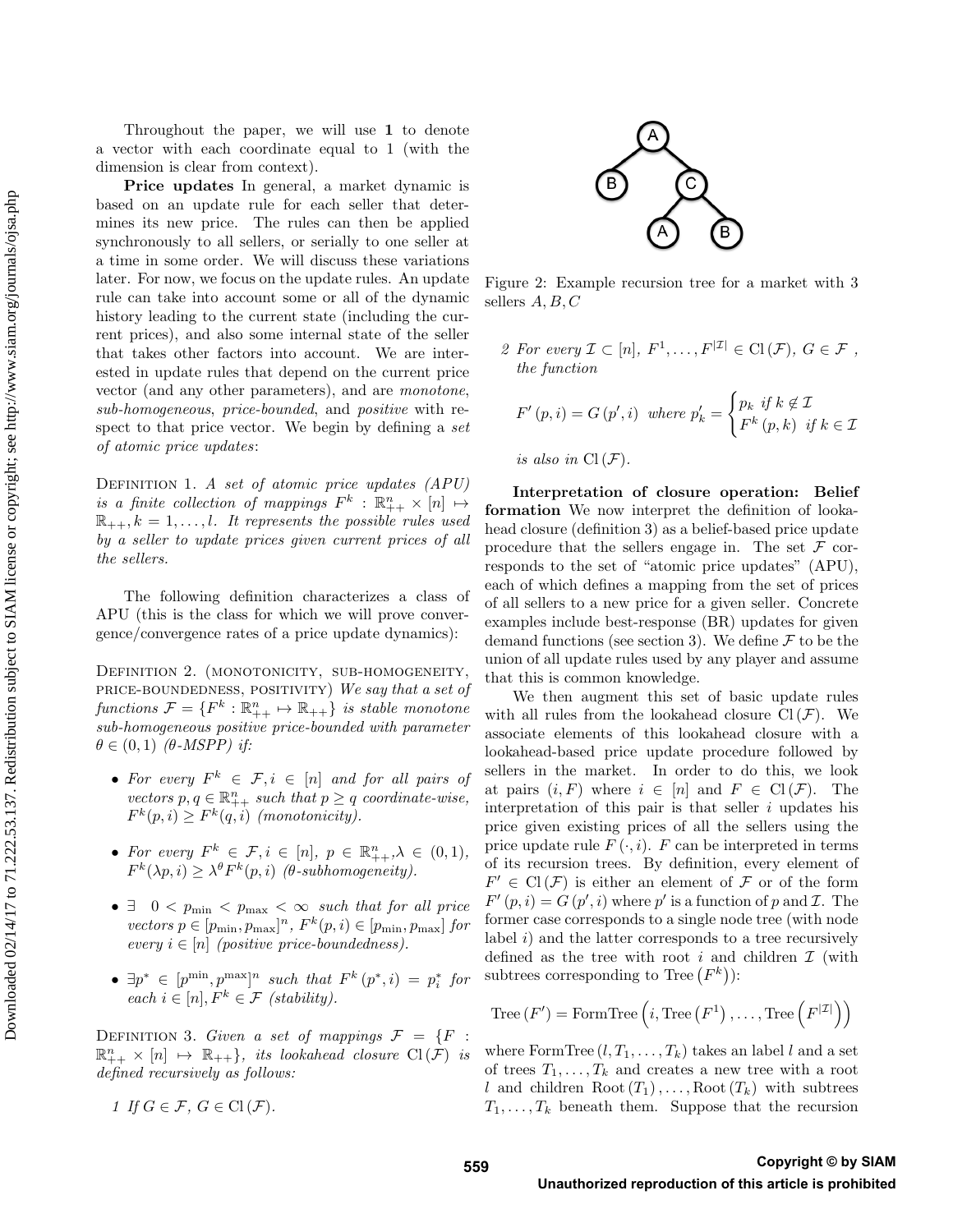Downloaded 02/14/17 to 71.222.53.137. Redistribution subject to SIAM license or copyright; see http://www.siam.org/journals/ojsa.php Downloaded 02/14/17 to 71.222.53.137. Redistribution subject to SIAM license or copyright; see http://www.siam.org/journals/ojsa.php

tree Tree  $(F')$  is given by the tree in Figure 2. Then the price update  $(A, F')$  can be interpreted as follows: A decides to update his price. In order to do this, he simulates the actions of all sellers a few steps into the future and computes a price update based on the simulated state of the game (i.e prices of all the sellers). In this particular simulation,  $A$  assumes that  $B$  simply applies an APU rule to current prices, while  $C$  applies an APU rule to prices he generates from simulating A and B running some APU rules on current prices.

More general versions of this belief formation procedure are depicted in Figure 1.

We note in passing that beliefs thus formed, implicitly model sellers with epistemic assumptions that they are a bit smarter than their peers—every seller  $j$  updates with one extra step beyond the maximum number of steps used in  $j$ 's mental model. Of course, such beliefs cannot possibly be consistent among sellers (unless they are children in Lake Wobegon).

The following lemma states the desired properties of belief formation (or equivalently the closure operation).

# LEMMA 2.1. Let  $\mathcal F$  be a  $\theta$ -MSPP APU. Then,  $Cl(\mathcal F)$ is also θ-MSPP.

Proof. We prove this inductively using the recursive structure of  $Cl(\mathcal{F})$ . Let  $F \in Cl(\mathcal{F})$ . If  $F \in \mathcal{F}$ , then we know that  $F$  is positive-bounded, monotone, stable and  $\theta$ -subhomogeneous. Otherwise

$$
F(p, i) = G(p', i) \text{ where } p'_k = \begin{cases} p_k \text{ if } k \notin \mathcal{I} \\ F^k(p, k) \text{ if } k \in \mathcal{I} \end{cases}
$$

Our inductive hypothesis is that  $F^k$  is positive-bounded, monotone and  $\theta$ -subhomogeneous for each  $k \in \mathcal{I}$ . Let  $p, q \in \mathbb{R}_+^n, p \ge q$  and  $i \in [n]$ . Then, by inductive hypothesis, we have that  $F^k(p, i) \geq F^k(q, i)$ , so that  $p' \geq q'$ . Further, since  $G \in \mathcal{F}$ , G is monotone, hence  $G(p', i) \geq G(q', i)$ . Hence,  $F(p, i) \geq F(q, i)$  and F is monotone.

Let  $\lambda \in (0,1), i \in [n]$ . Then,  $F^k(\lambda p, i) \geq$  $\lambda^{\theta} F^{k}(p, i) \geq \lambda F^{k}(p, i)$  (since  $\theta \geq 1$ ). Let  $p'(\lambda)$  be the value of  $p'$  when p is replaced by  $\lambda p$ , so that  $F(p, i) = G(p'(1), i)$ . We then have  $p'(\lambda) \ge \lambda p'(1)$ . Since  $G \in \mathcal{F}$ , we then have  $F(\lambda p, i) = G(p'(\lambda), i) \geq$  $G(\lambda p'(1), i) \geq \lambda^{\theta} G(p'(1), i) = \lambda^{\theta} F(p, i)$ . Thus, F is  $\theta$ -subhomogeneous as well.

Further, since  $G, F^1, \ldots, F^k$  are positive and map  $[p_{\min}, p_{\max}]^n \times [n] \mapsto [p_{\min}, p_{\max}]$ , so does F.

Finally, since  $F^k(p^*, i) = p_i^*, G(p^*, i) = p_i^*$ , we have  $F(p^*, i) = p_i^*.$ 

Thus, by induction, we have that every  $F \in \mathrm{Cl}(\mathcal{F})$ is  $\theta$ -MSPP, and hence so is Cl( $\mathcal{F}$ ).

2.1 Convergence of belief-based price updates We now define a synchronous update dynamic for prices given a APU  $\mathcal{F}$ .

Definition 4. (Synchronous belief-based price DYNAMICS) Given a  $APU \nightharpoondown F$ , the associated beliefbased price-update (BBPU) dynamics is defined by the following update equation:

(2.1) 
$$
p_i^{t+1} = F^{i;t} (p^t, i), i = 1, ..., n
$$
  
where  $F^{1;t}, ..., F^{n;t} \in \text{Cl}(\mathcal{F})$   
are chosen arbitrarily

The interpretation is that every seller updates his price using a belief-based priced update  $F^{i;t}$ . All sellers update synchronously at the same time instant. The overall dynamic is written as  $p^{t+1} = \mathbf{F}^t (p^t)$ .

We are interested in the question of whether this dynamic converges. Before studying this question, we require a definition.

DEFINITION 5. Consider the set  $\mathbb{R}^n_{++} \subset \mathbb{R}^n$  of vectors with strictly positive coordinates. The Thompson metric d on  $\mathbb{R}^n_{++}$  (see [LN12]) is defined as follows. For  $x, y \in \mathbb{R}^n_{++}$ ,

$$
d(x,y) = \max_{i} \left| \log \left( \frac{x_i}{y_i} \right) \right| = ||\log x - \log y||_{\infty},
$$

where  $\log x$  means the vector of logarithms of the entries  $of x.$ 

We now state our main convergence result, which proves that any BBPU dynamic arising from a  $\theta$ -MSPP APU converges to a unique set of "equilibrium prices".

THEOREM 2.1. Suppose that  $F$  is  $\theta$ -MSPP for some  $\theta \in (0, 1)$ . Then, there is a unique

$$
p^* \in [p_{\min}, p_{\max}]^n \text{ such that } F^k(p^*, i) = p_i^* \quad \forall F^k \in \mathcal{F}
$$

Further, the dynamic (2.1) initialized at any point  $p^0 \in$  $[p_{\min}, p_{\max}]^n$  converges to the price vector  $p^*$ . Further, the rate of convergence can be bounded as

$$
d(p^t, p^*) \le (\theta)^t d(p^0, p^*)
$$

where  $p^t$  is the price after t time steps.

REMARK 1. We later apply this theorem to particular update rules that sellers will strategically employ in case the demand functions are known to satisfy favorable conditions (a bit more than Weak Gross Substitutes). For such demand functions it is long known that the market has a unique equilibrium; in that case, the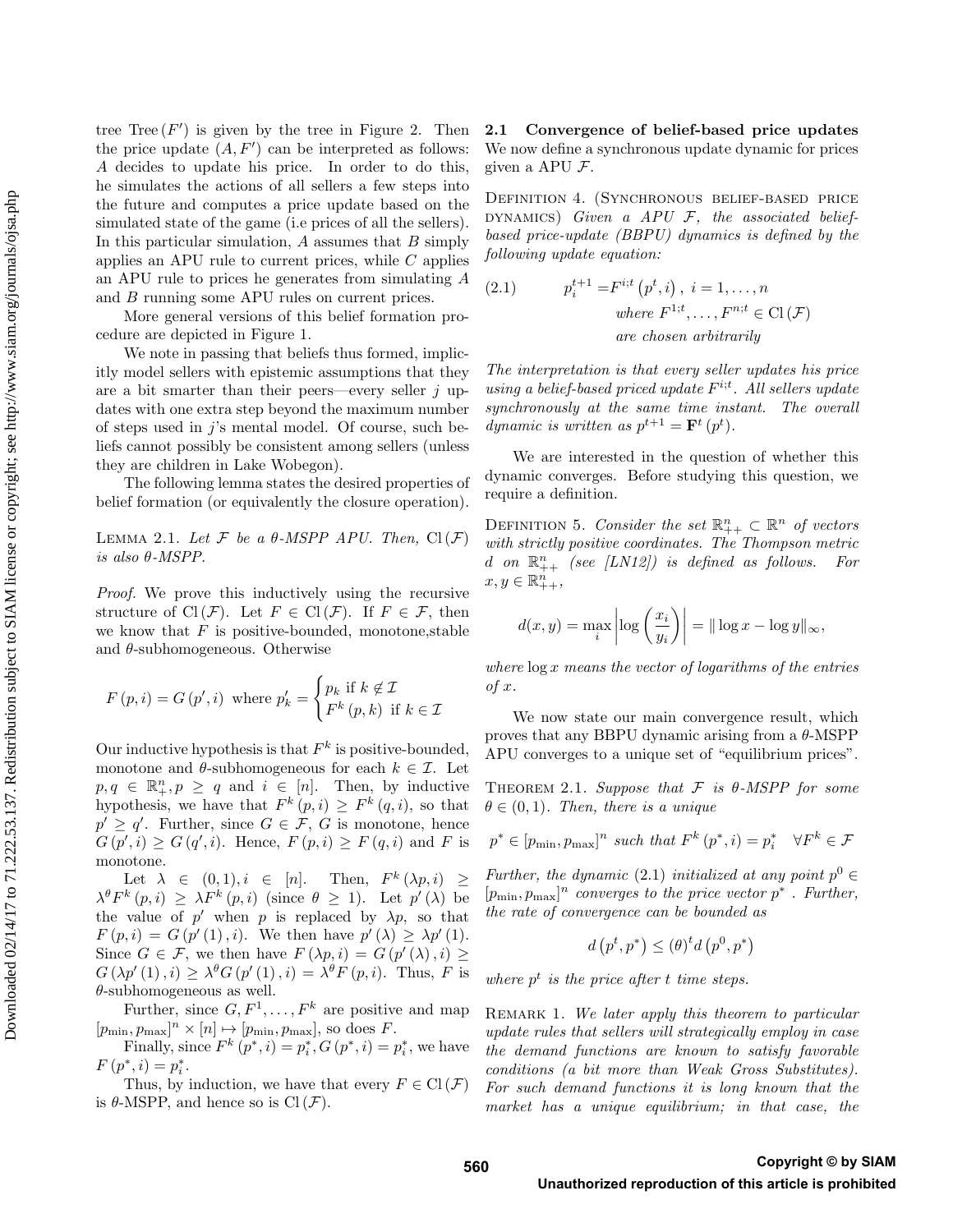equilibrium generated by our strategic agents will of course be the same. But Theorem 2.1 is more general (and in particular is not implied by the classic results) because the APU's need not be generated by a demand model.

*Proof.* Let  $F^1, \ldots, F^n \in \mathrm{Cl}(\mathcal{F})$ . be arbitrarily chosen and define  $\mathbf{F} : [p_{\min}, p_{\max}]^n \mapsto [p_{\min}, p_{\max}]^n$  as

$$
[\mathbf{F}(p)]_i = F^i(p, i)
$$

Let  $p^*$  be any vector such that  $F(p^*, i) = p_i^*$   $\forall F \in \mathcal{F}$ (this is guaranteed to exist by the stability assumption in the definition 2). It is easy to see that  $\mathbf{F}(p^*) = p^*$ . Let  $p, q \in [p_{\min}, p_{\max}]^n$  be arbitrary and  $d(p, q) = \eta$ . Then we have  $p \geq q \exp(-\eta)$ ,  $q \geq p \exp(-\eta)$ . Thus, we have

$$
F^{i}(q, i) \ge F^{i}(\exp(-\eta) p, i) \ge \exp(-\eta \theta) F^{i}(p, i)
$$
  

$$
F^{i}(p, i) \ge F^{i}(\exp(-\eta) q, i) \ge \exp(-\eta \theta) F^{i}(q, i)
$$

for each  $i \in [n]$ . Thus

$$
d\left(\mathbf{F}\left(p\right),\mathbf{F}\left(q\right)\right) \leq \eta\theta = \theta d\left(p,q\right)
$$

Now, consider the dynamic (2.1), written as  $p^{t+1}$  =  $\mathbf{F}^{t}(p^{t})$ . Using the above argument, we have

$$
d(p^{t+1}, p^*) = d(\mathbf{F}^t(p^t), \mathbf{F}^t(p^*)) \leq \theta d(p^t, p^*)
$$

Since this is valid for every  $t$ , we get

$$
d(p^t, p^*) \leq \theta^t d(p^0, p^*)
$$

Thus, as  $t \to \infty$ ,  $d(p^t, p^*) \to 0$  thereby establishing convergence. Since  $p^*$  was chosen arbitrarily among the set of vectors satisfying the stability assumption from definition 2, this also establishes uniqueness of  $p^*$ .

Similarly, we can also study dynamics where sellers update prices asynchronously. Here, we reason over epochs, ie, periods of time over which every seller updates his price at least once.

Definition 6. (Asynchronous belief-based price DYNAMICS) Given a APU  $F$ , the associated belief-based price-update dynamics is defined by the following update equation:

(2.2)  
\n
$$
p_i^{t+1} = F^{i;t} (p^t, i), p_j^{t+1} = p_j^t \quad \forall j \in [n] \setminus \{i\}
$$
  
\nwhere  $i, F^{i;t} \in \text{Cl}(\mathcal{F})$  are chosen arbitrarily

An epoch is a period of time  $[t_1, t_2]$  over which each seller  $i \in [n]$  is chosen at least once for an update, and [t<sub>1</sub>, t] does not satisfy the same property for any  $t < t_2$ . The epoch-level dynamics can be written as

$$
(2.3) \t\t p^{\tau+1} = \mathbf{F}^{[t_1, t_2]} \left( p^{\tau} \right)
$$

THEOREM 2.2. Suppose that  $F$  is  $\theta$ -MSPP for some  $\theta \in (0,1)$ . Suppose further that the length of each epoch in the dynamic (2.3) is bounded uniformly. Then, the dynamic (2.3) initialized at any point  $p^0 \in [p_{\min}, p_{\max}]^n$ converges to the price vector  $p^*$  from theorem 2.2. Further, the rate of convergence can be bounded as

$$
d(p^{\tau}, p^*) \le \theta^{\tau} d(p^0, p^*)
$$

where  $p^{\tau}$  is the price vector after  $\tau$  epochs.

Proof. The proof has a similar structure as Theorem 2.1 but is somewhat more complicated. We defer the details to the appendix. (In fact Theorem 2.1 is a corollary of this theorem, with each time step qualifying as an epoch.)

REMARK 2. This theorem even allows the possibility of an arbitrary subset of sellers updating prices synchronously at any given time instant. Thus, it includes Theorem 2.1 as a special case.

## 3 Concrete markets with rationalizable MSPP updates: Elastic Demands

We now describe a concrete setting where the updates satisfy our axioms. In particular, we focus on price update rules that arise as best-responses (BR) to other sellers' prices and a fixed demand function.

Given a demand function  $x(p)$  and two items j and  $k$ , we define the following quantity:

$$
\frac{\partial \log \left( \sum_{i \in [m]} x_{ij} \left( p \right) \right)}{\partial \log \left( p_k \right)} \quad \text{(price elasticity)}
$$

(Throughout the paper we assume that all these partial derivatives exist, so henceforth we will not state this assumption explicitly.) If  $j = k$  the price elasticity is called the own price elasticity (of the demand for  $j$ ), and otherwise it is called the *cross price elasticity* (of the demand for  $j$  with respect to the price of  $k$ ). Informally, price elasticity connects between the percentage of change in price and the percentage of change in demand. A demand function  $x(p)$  is said to satisfy the weak gross substitutes (WGS) property if  $x$  is differentiable with respect to  $p$  and

$$
\frac{\partial x_{ij}(p)}{\partial p_k} \ge 0 \quad \forall i \in [m], j \in [n], k \in [n] \setminus \{j\}.
$$

Notice that if  $x(p)$  satisfies WGS then this implies that all cross price elasticities are non-negative (but the reverse assertion does not necessarily hold).

We will discuss demand functions  $x(p)$  that satisfy the following definition.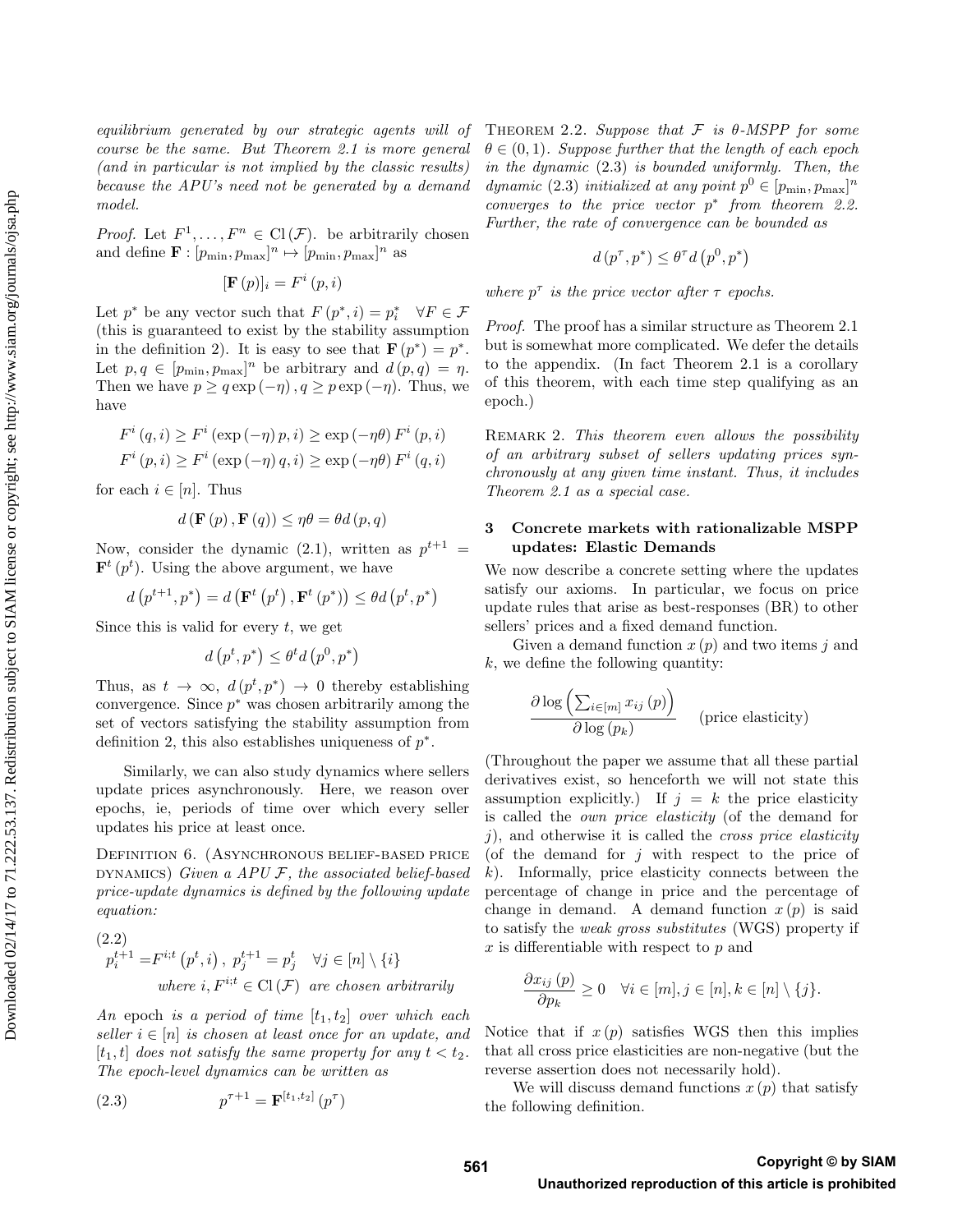DEFINITION 7. A demand function  $x(p)$  is elastic and bounded (E&B) with parameter  $\kappa \in (0,1)$  iff it satisfies the following three properties for some  $\mu \geq 1$ :

• 
$$
\forall j \in [n], k \in [n] \setminus \{j\}, p \in \mathbb{R}_{++}^n:
$$
  
(3.5a)
$$
\frac{\partial \log \left( \sum_{i \in [m]} x_{ij} (p) \right)}{\partial \log (p_k)} \ge 0
$$

(Cross price elasticities non-negative, implied by WGS)

• 
$$
\forall j \in [n], p \in \mathbb{R}_{++}^n:
$$

(3.5b) 
$$
\frac{\partial \log \left( \sum_{i \in [m]} x_{ij} \left( p \right) \right)}{\partial \log \left( p_j \right)} \leq -\mu
$$

(Own price elasticities less than  $-\mu$ )

•  $\forall j \in [n], p \in \mathbb{R}_{++}^n$ :

$$
(3.5c) \qquad \sum_{k \in [n]} \frac{\partial \log \left( \sum_{i \in [m]} x_{ij} \left( p \right) \right)}{\partial \log \left( p_k \right)} \geq -\kappa \mu
$$

(Net price elasticities greater than  $-\kappa\mu$ )

Remark 3. Property (3.5a) is implied by the Weak Gross Substitutes (WGS) property but does not require it (since (3.5a) is on the aggregate demand for a good while WGS is usually defined on every pair of goods). However, this does not suffice to ensure that sellers behaving strategically will remain at equilibrium prices even if market is already at equilibrium. For  $\mu = 1$ , the property (3.5b) is equivalent to the statement that the profit of a seller is always monotonically decreasing in the price of this seller's good (see proof of Corollary 3.1 in the appendix). Without this property, sellers may not have incentive to stay put at the market equilibrium (assuming one exists). They can increase their profit by increasing prices and reducing the aggregate demand for their good, thus leaving the market uncleared.

Best-response updates In standard bestresponse dynamics, each seller updates its price to maximize its revenue given the current prices of the other players. In the particular setting of E&B demand functions, a seller  $j$  maximizes profit by setting the price  $p_j$  to clear the market for good  $j$  by the following corollary:

COROLLARY 3.1. If the prices of all goods except j are fixed, the profit of seller j is maximized by setting  $p_j$ such that  $\sum_{i \in [m]} x_{ij}(p) = 1$ .

Proof. See appendix.

Thus, if the current price vector is  $p$ , the seller chooses a new price  $F_{br}(p)$  for good j, so that

(3.6) 
$$
\sum_{i=1}^{m} x_{ij}(p') = 1,
$$

where  $p'_{j} = F_{br}(p, j)$ , and for all  $k \neq j$ ,  $p'_{k} = p_{k}$ . The following lemma shows that under the conditions (3.5),  $F_{br}$  is well defined and equilibrium prices exist.

LEMMA 3.1. Suppose that  $x$  satisfies the conditions (3.5). Then,  $F_{br}$  is well defined (ie (3.6) has a unique solution for every  $j \in [n]$ ). Further,  $\exists 0 < p_{\min}$  $p_{\text{max}} < \infty$  such that  $F_{br}(\cdot, j)$  maps  $[p_{\text{min}}, p_{\text{max}}]^n$  to  $[p_{\min}, p_{\max}]$ . Further,  $\exists p^* \in [p_{\min}, p_{\max}]^n$  such that

.7a)  

$$
\sum_{i \in [m]} x_{ij} (p^*) = 1 \quad \forall i \in [n] \ (p^* \text{ class the market})
$$

 $F_{br}(p^*,j) = p_j^*$  (Best-response updates leave  $p^*$  unchanged) (3.7b)

Proof. See appendix section 3.1.

LEMMA 3.2. Let  $F_{br}$  be the best response update for an  $E\otimes B$  demand function with parameter κ. Then, the set  ${F_{br}}$  is a  $(1 - \kappa)$ -MSPP APU.

Proof. See appendix.

 $(3)$ 

Corollary 3.2. The BBPU dynamics defined by  $Cl({F}_{br})$  converges to a unique set of equilibrium prices p <sup>∗</sup> as

$$
d(p^t, p^*) \le (1 - \kappa)^t d(p^0, p^*)
$$

where  $p^0$  is the initial price vector and  $p^t$  is the price vector after t time steps (for synchronous updates) or t epochs (for asynchronous updates).

Proof. From Lemma 3.2 and Theorems 2.2 and 2.1.

3.1 WGS CES utilities A particular class of utilities that give rise to E&B demand functions are CES (constant elasticity of subtitution) utilities in the WGS regime. CES utility functions are of the following form  $(i$  indexes a buyer).

(3.8) 
$$
u_i(x) = \left(\sum_j (c_{ij} x_{ij})^\rho\right)^{\frac{1}{\rho}},
$$

where  $\rho \in (-\infty, 0) \cup (0, 1), c_{ij} \geq 0$ . CES utilities are WGS iff  $\rho \geq 0$ . The demand function x is given by

$$
x_i(p) = \operatorname{argmax}_{x_i:\sum_{k \in [n]} x_{ik}p_k \leq b_i} u_i(x_i).
$$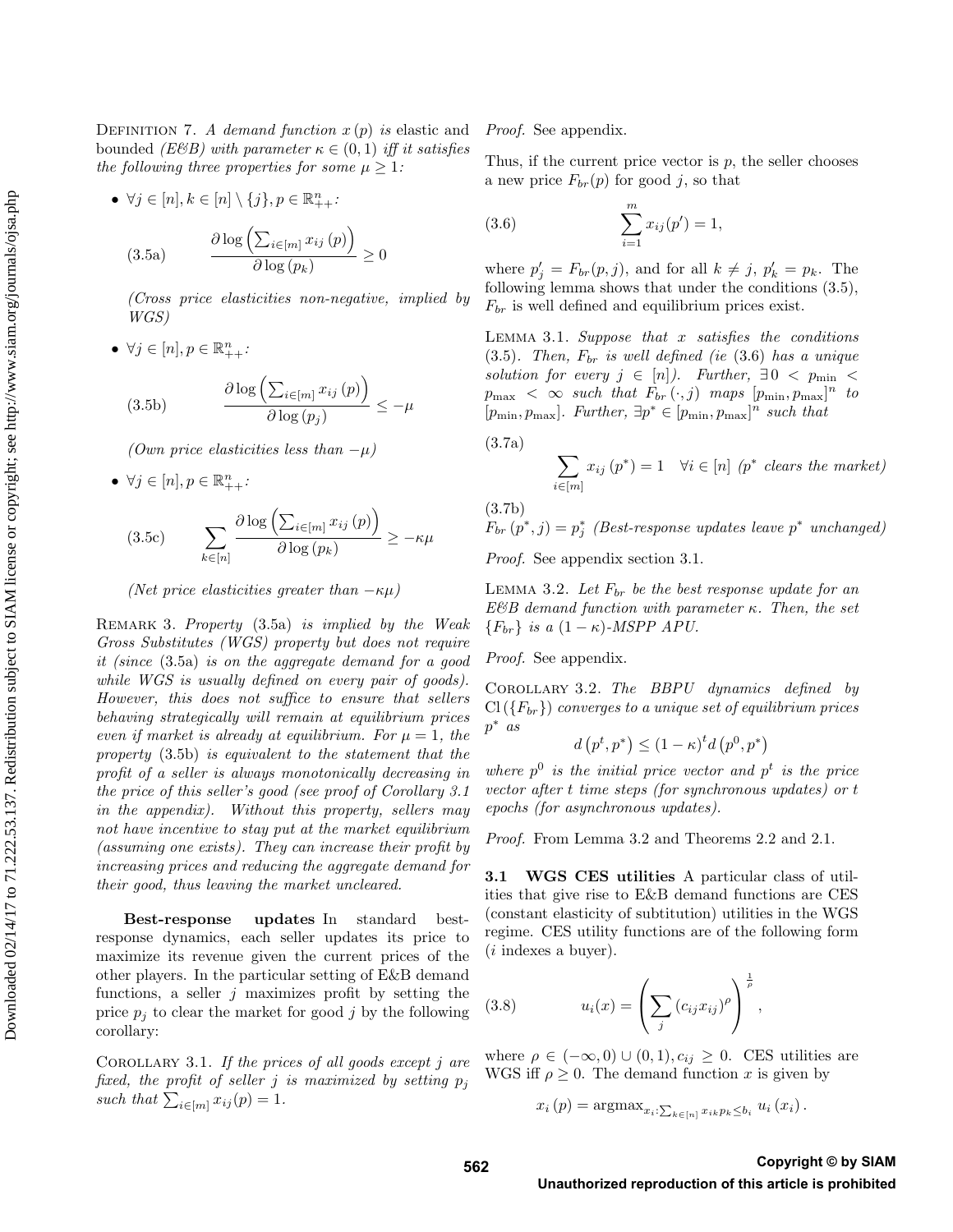Downloaded 02/14/17 to 71.222.53.137. Redistribution subject to SIAM license or copyright; see http://www.siam.org/journals/ojsa.php Downloaded 02/14/17 to 71.222.53.137. Redistribution subject to SIAM license or copyright; see http://www.siam.org/journals/ojsa.php where  $b_i > 0$  is the budget of buyer i.

We have the following result about convergence of BBPU dynamics for the best response update with the above demand function:

COROLLARY 3.3. Let  $F_{br}$  be the best-response update corresponding to the above demand function x. The BBPU dynamics associated with  $Cl({F}_{br})$  converges to a unique set of equilibrium prices  $p^* \in [p_{\min}, p_{\max}]^n$  as

$$
d(p^t, p^0) \le (1 - \kappa)^t d(p^0, p^*)
$$

if initialized at any point  $p^0 \in [p^{\min}, p^{\max}]^n$  and  $p^t$  is the price after t time steps (for synchronous updates) or t epochs (for asynchronous updates), where

$$
\kappa = \frac{1}{1 + \epsilon \left(1 - \max_{i \in [m]} \frac{c_{ij}}{c_{ij} + \sum_{k \neq j} c_{ik} \left(\frac{p_{\min}}{p_{max}}\right)^{\epsilon}}\right)}
$$

$$
p_{\min} = \min \left(\min_{j \in [n]} \sum_{i \in [m]} b_i \frac{c_{ij}}{\sum_{k \in [n]} c_{ik}}, 1\right)
$$

$$
p_{\max} = \max \left(\max_{j \in [n]} \sum_{i \in [m]} b_i \frac{c_{ij}}{\sum_{k \in [n]} c_{ik}}, 1\right)
$$

Proof. Follows from theorems 2.1, 2.2 combined with lemma 3.5 in the appendix.

We note here a brief comparison to the work [CFR10]. The assumptions made in the paper are closely related to the assumptions on the demand functions in Equation  $(3.5)$ . However,  $[CFR10]$  analyzed tâtonnement with CES WGS utilities (instead of best response). They obtain a convergence rate (theorem 2 in [CFR10]) that shows that the number of synchronous updates required to obtain a price vector a certain distance from equilibrium is linear in a parameter  $d$  (which can be seen as a one-sided upper bound on the Thompson-metric d from our paper). Because the measure of distance to equilibrium used in that paper is not shown to be a metric, a straightforward comparison is not possible, but it appears that the exponential convergence rate obtained here will almost always dominate.

#### References

- [AAE<sup>+</sup>08] B. Awerbuch, Y. Azar, A. Epstein, V. S. Mirrkoni, and A. Skopalik. Fast convergence to nearly optimal solutions in potential games. In Proc. of the 9th ACM Conf. on Electronic Commerce, pages 264–273, 2008.
- [ABH59] K. J. Arrow, H. D. Block, and L. Hurwicz. On the stability of the competitive equilibrium: II. Economet $rica, 27(1):82-109, 1959.$
- [AD54] K. J. Arrow and G. Debreu. Existence of equilibrium for a competitive economy. Econometrica, 22:265–290, 1954.
- [AFP<sup>+</sup>15] V. Auletta, D. Ferraioli, F. Pasquale, P. Penna, and G. Persiano. Convergence to equilibrium of logit dynamics for strategic games. Algorithmica, pages 1– 33, 2015.
- [BCI<sup>+</sup>10] C. Borgs, J. T. Chayes, N. Immorlica, A. T. Kalai, V. S. Mirrokni, and C. H. Papadimitriou. The myth of the folk theorem. Games and Economic Behavior, 70(1):34–43, 2010.
- [BLNPL14] M. Babaioff, B. Lucier, N. Nisan, and R. Paes Leme. On the efficiency of the walrasian mechanism. In Proceedings of the Fifteenth ACM Conference on Economics and Computation, EC '14, pages 783–800, New York, NY, USA, 2014. ACM.
- [BM07] A. Blum and Y. Mansour. Learning, regret minimization, and equilibria. In N. Nisan, T. Roughgarden, E. Tardos, and V. V. Vazirani, editors, Algorithmic Game Theory, pages 79–102, 2007.
- [BPLS15] M. Babaioff, R. Paes Leme, and B. Sivan. Price competition, fluctuations and welfare guarantees. In Proceedings of the Sixteenth ACM Conference on Economics and Computation, EC '15, pages 759–776, New York, NY, USA, 2015. ACM.
- [CCD13] Y. K. Cheung, R. Cole, and N. R. Devanur. Tatonnement beyond gross substitutes?: gradient descent to the rescue. In Proc. of the 45th Ann. ACM Symp. on Theory of Computing, pages 191–200, 2013.
- [CCGI13] V. P. Crawford, M. A. Costa-Gomes, and N. Iriberri. Structural models of non-equilibrium strategic thinking: Theory, evidence, and applications. Journal of Economic Literature, 51(1):5–62, 2013.
- [CCR12] Y. K. Cheung, R. Cole, and A. Rastogi. Tatonnement in ongoing markets of complementary goods. In Proc. of the 13th Ann. ACM Conf. on Electronic Commerce, pages 337–354, 2012.
- [CF08] R. Cole and L. Fleischer. Fast-converging tatonnement algorithms for one-time and ongoing market problems. In Proc. of the 40th Ann. ACM Symp. on Theory of Computing, pages 315–324, 2008.
- [CFR10] Richard Cole, Lisa Fleischer, and Ashish Rastogi. Discrete price updates yield fast convergence in ongoing markets with finite warehouses. arXiv preprint arXiv:1012.2124, 2010.
- [CGC06] M. A. Costa-Gomes and V. P. Crawford. Cognition and behavior in two-person guessing games: An experimental study. American Economic Review, 96(5):1737–1768, 2006.
- [CGCB01] M. A. Costa-Gomes, V. P. Crawford, and B. Broseta. Cognition and behavior in normalform games: An experimental study. Econometrica, 69(5):1193–1235, 2001.
- [CHC04] C. F. Camerer, T.-H. Ho, and J.-K. Chong. A cognitive hierarchy model of games. Quarterly Journal of Economics, 119(3):861–898, 2004.
- [CI07a] V. P. Crawford and N. Iriberri. Fatal attraction: Salience, naïveté, and sophistication in experimental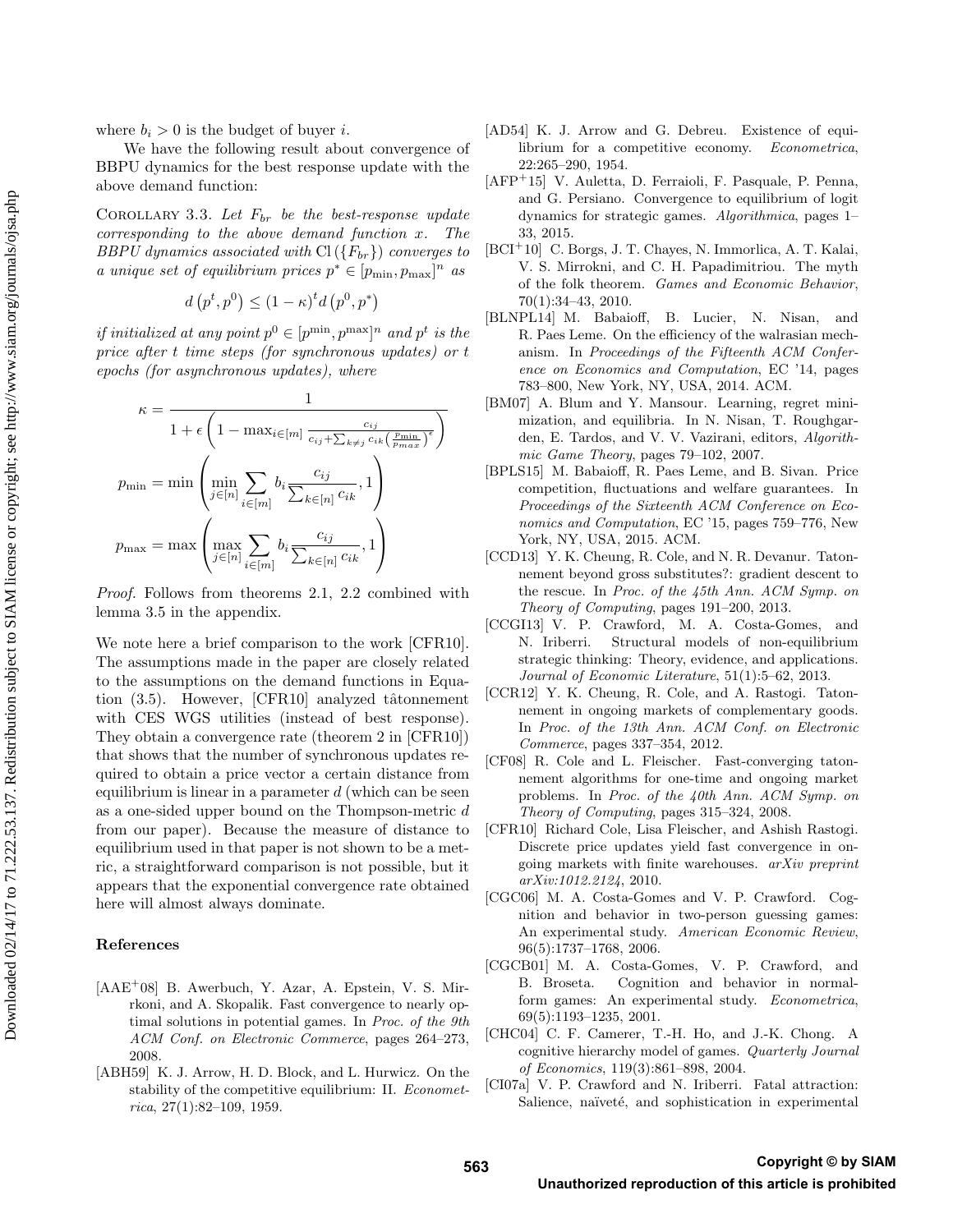"hide-and-seek" games. American Economic Review, 97(5):1731–1750, 2007.

- [CI07b] V. P. Crawford and N. Iriberri. Level-k auctions: Can a non-equilibrium model of strategic thinking explain the winner's curse and overbidding in privatevalue auctions? Econometrica, 75(6):1721–1770, 2007.
- [Cra03] V. P. Crawford. Lying for strategic advantage: Rational and boundedly rational misrepresentation of intentions. American Economic Review, 93(1):133– 149, 2003.
- [CS11] S. Chien and A. Sinclair. Convergence to approximate Nash equilibria in congestion games. Games and Economic Behavior, 71(2):315–327, 2011.
- [dCSS14] G. de Clippel, R. Saran, and R. Serrano. Mechanism design with bounded depth of reasoning and small modeling mistakes. Working Papers 2014-7, Brown University, Department of Economics, 2014. Downloaded Oct. 28, 2015.
- [Dix90] H. Dixon. Equilibrium and explanation. In J. Creedy, editor, The Foundations of Economic Thought, pages 356–394. Blackwell, 1990.
- [EFSW13] R. Engelberg, A. Fabrikant, M. Schapira, and D. Wajc. Best-response dynamics out of sync: Complexity and characterization. In Proceedings of the Fourteenth ACM Conference on Electronic Commerce, EC '13, pages 379–396, New York, NY, USA, 2013. ACM.
- [FFM12] A. Fanelli, M. Flammini, and L. Moscardelli. The speed of convergence in congestion games under best-response dynamics. ACM Trans. Algorithms, 8(3):25:1–25:15, July 2012.
- [Gor15] O. Gorelkina. The expected externality mechanism in a level-k environment. MPI Collective Goods Preprint, No. 2015/3. Available at http://dx.doi.org/10.2139/ssrn.2550085; downloaded Oct. 28, 2015., 2015.
- [HCW98] T.-H. Ho, C. Camerer, and K. Weigelt. Iterated dominance and iterated best response in experimental p-beauty contests. American Economic Review, 88(4):947–969, 1998.
- [Hil98] W. Hildenbrand. An exposition of Wald's existence proof. In E. Dierker and K. Sigmund, editors, Karl Menger, pages 51–61. Springer, 1998.
- [HMC00] S. Hart and A. Mas-Colell. A simple adaptive procedure leading to correlated equilibrium. Econometrica, 68:1127–1150, 2000.
- [HPS14] J. Y. Halpern, R. Pass, and L. Seeman. Not just an empty threat: Subgame-perfect equilibrium in repeated games played by computationally bounded players. In Proc. of the 10th Int'l Conf. on Web and Internet Economics, pages 249–262, 2014.
- [JV10] K. Jain and V. V. Vazirani. Eisenberg-Gale markets: Algorithms and game-theoretic properties. Games and Economic Behavior, 70(1):84–106, 2010.
- [Kne15] T. Kneeland. Identifying higher-order rationality. Econometrica, 83(5):2065–2079, 2015.
- [LN12] B. Lemmens and R. Nussbaum. Nonlinear Perron-Frobenius Theory. Cambridge University Press, 2012.

Cambridge Books Online.

- [McK54] L. McKenzie. On equilibrium in Graham's model of world trade and other competitive systems. Econometrica, 22:147–161, 1954.
- [McK02] L. W. McKenzie. Classical general equilibrium theory. MIT Press, 2002.
- [MR91] P. Milgrom and J. Roberts. Adaptive and sophisticated learning in normal form games. Games and Economic Behavior, 3:82–100, 1991.
- [MS96] D. Monderer and L. S. Shapley. Potential games. Games and Economic Behavior, 14(1):124–143, 1996.
- [Muk02] A. Mukherji. An introduction to general equilibrium analysis. Oxford U Press, 2002.
- [MV04] V. S. Mirrokni and A. Vetta. Convergence issues in competitive games. In K. Jansen, S. Khanna, J. D. P. Rolim, and D. Ron, editors, Proceedings APPROX and RANDOM, LNCS 3122, pages 183–194. Springer, 2004.
- [Nag95] R. Nagel. Unraveling in guessing games: An experimental study. American Economic Review, 85(5):1313–1326, 1995.
- [NSVZ11] N. Nisan, M. Schapira, G. Valiant, and A. Zohar. Best-response mechanisms. In Innovations in Computer Science - ICS 2010, Tsinghua University, Beijing, China, January 7-9, 2011. Proceedings, pages 155–165, 2011.
- [Rou15] T. Roughgarden. Intrinsic robustness of the price of anarchy. J. ACM, 62(5):32:1–32:42, November 2015.
- [Sam41] P. A. Samuelson. The stability of equilibrium: Comparative statics and dynamics. Econometrica, 9:97–120, 1941.
- [SLB09] Y. Shoham and K. Leyton-Brown. Multiagent Systems: Algorithmic, Game-Theoretic, and Logical Foundations. Cambridge University Press, 2009.
- [ST13] A. Saha and A. Tewari. On the nonasymptotic convergence of cyclic coordinate descent methods. SIAM Journal on Optimization, 23(1):576–601, 2013.
- [Str14] T. Strzalecki. Depth of reasoning and higher order beliefs. Journal of Economic Behavior & Organization, 108:108–122, 2014.
- [SW94] D. O. Stahl and P. W. Wilson. Experimental evidence on players' models of other players. Journal of Economic Behavior and Organization, 25(3):309–327, 1994.
- [SW95] D. O. Stahl and P. W. Wilson. On players' models of other players: Theory and experimental evidence. Games and Economic Behavior, 10(1):218–254, 1995.
- [Tse01] P. Tseng. Convergence of a block coordinate descent method for nondifferentiable minimization. Journal of optimization theory and applications, 109(3):475–494, 2001.
- [Wal74] L. Walras. Eléments d'Economie Politique Pure. Corbaz, 1874. (1st ed. 1874; revised ed. 1926; Transl. W. Jaffé, Elements of Pure Economics, Irwin, 1954).

#### Appendix

Results on Thompson metric The following Lemma shows how this metric is related to the standard  $\ell_2$  and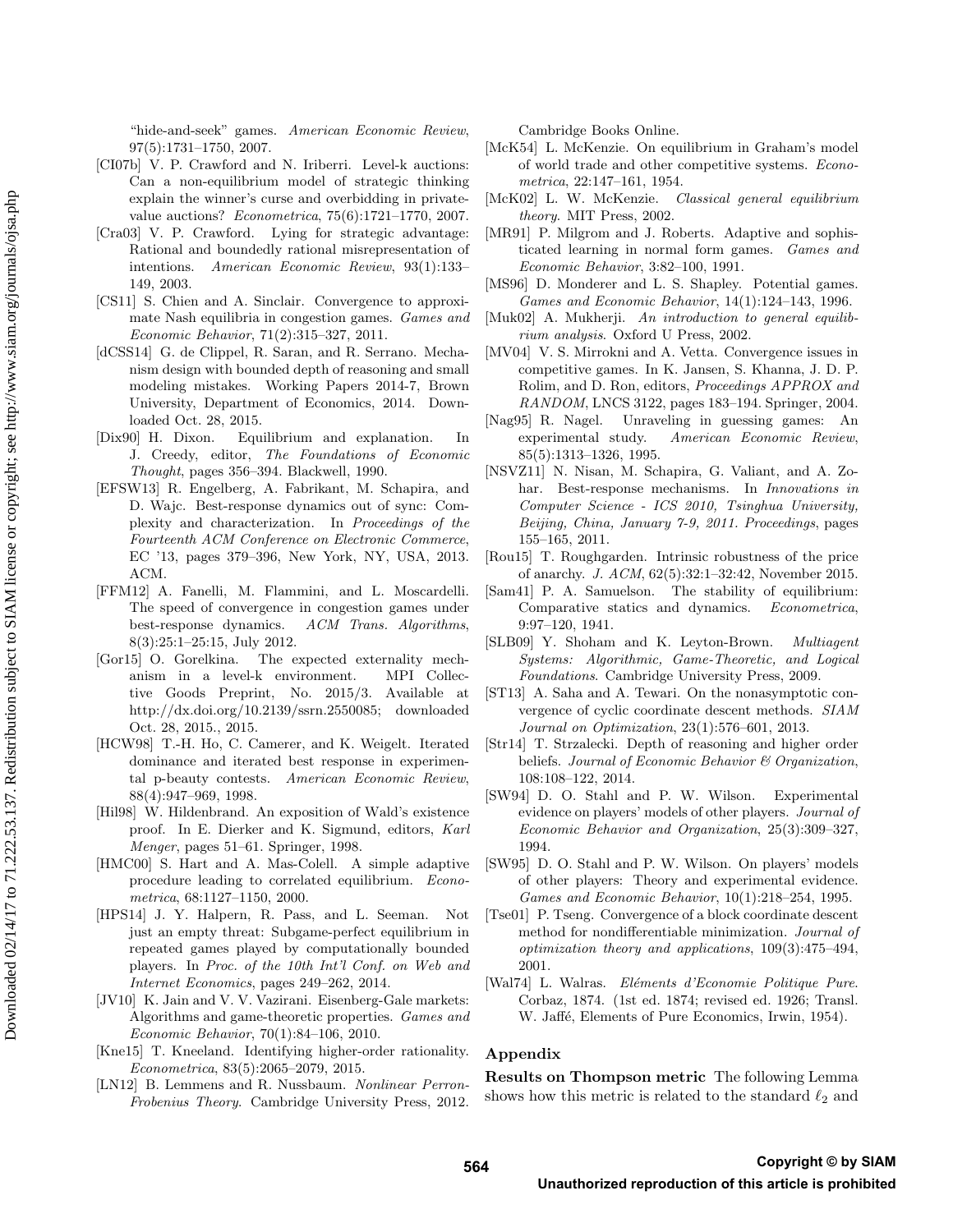$\ell_{\infty}$  metrics.

LEMMA 3.3. Let  $p^a, p^b \in [p_{\min}, p_{\max}]^n$  with  $0 < p_{\min} < p_{\max}$ . Then, we have

$$
||p^{a} - p^{b}||_{\infty} \leq \frac{(p_{\max})^{2}}{p_{\min}} d(p^{a}, p^{b})
$$

$$
||p^{a} - p^{b}||_{2} \leq \sqrt{n} \frac{(p_{\max})^{2}}{p_{\min}} d(p^{a}, p^{b})
$$

Proof. For each i, we have

$$
\left| p_i^a - p_i^b \right| \le p_{\text{max}} \left| \frac{p_i^a}{p_i^b} - 1 \right| \le p_{\text{max}} \left( \exp \left( d \left( p^a, p^b \right) \right) - 1 \right)
$$

The function  $f(t) = \exp(t) - 1 - \kappa t$  is non-increasing on the interval  $[0, \log(\kappa)]$  for every  $\kappa > 0$  and evaluates to 0 at  $t = 0$ . Hence  $\exp(t) - 1 \leq \kappa t$  for every  $t \in [0, \log(\kappa)].$ 

Since  $d(p^a, p^b) \leq \log\left(\frac{p_{\max}}{p_{\min}}\right)$ , we can choose  $\kappa =$  $\frac{p_{\text{max}}}{p_{\text{min}}}$  and conclude that

$$
\exp\left(d\left(p^{a}, p^{b}\right)\right) - 1 \leq \frac{p_{\max}}{p_{\min}} d\left(p^{a}, p^{b}\right)
$$

Thus, we have

$$
\left| p_i^a - p_i^b \right| \le p_{\text{max}} \frac{p_{\text{max}}}{p_{\text{min}}} d\left( p^a, p^b \right) = \frac{\left( p_{\text{max}} \right)^2}{p_{\text{min}}} d\left( p^a, p^b \right)
$$

Since the bound holds for each i, it holds for the  $\infty$ norm as well. The 2-norm bound simply uses the fact from as went. The 2-norm bound simply uses the fact that the 2 norm is at most  $\sqrt{n}$  times the infinity norm.

#### Results on abstract BBPU

## Proof of theorem 2.2

*Proof.* Consider an epoch  $[t_1, t_2]$ . Let  $u_k$  be the last time instant at which seller  $k$  update his price. Let  $p, q \in [p_{\min}, p_{\max}]^n$  be arbitrary and  $d(p, q) = n$ . Consider the sequence of updates in the epoch applied to the initial price vectors  $p$  and  $q$ . We have that  $p \geq \exp(-\eta) q, q \geq \exp(-\eta) p$ . By the monotonicity of the update functions, we have that  $p^t \geq \exp(-\eta) q^t$ for every  $t \in [t_1, t_2]$ .

We know that

$$
F^{u_k} (q^{u_k}, k) \ge F^{u_k} (\exp(-\eta) p^{u_k}, k)
$$
  
\n
$$
\ge \exp(-\eta \theta) F^{u_k} (p^{u_k}, k)
$$
  
\n
$$
F^{u_k} (p^{u_k}, k) \ge F^{u_k} (\exp(-\eta) q^{u_k}, k)
$$
  
\n
$$
\ge \exp(-\eta \theta) F^{u_k} (q^{u_k}, k)
$$

Thus, we get

$$
q_k^{t_2} \ge \exp\left(-\eta\theta\right) p_k^{t_2}
$$

$$
p_k^{t_2} \ge \exp\left(-\eta\theta\right) q_k^{t_2}
$$

for each  $k \in [n]$ . Thus, we have that

$$
d\left(\mathbf{F}^{[t_1,t_2]}\left(p\right),\mathbf{F}^{[t_1,t_2]}\left(q\right)\right)\leq \theta d\left(p,q\right)
$$

Also, it is easy to see that  $\mathbf{F}^{[t_1,t_2]}(p^*)=p^*$ . We then have

$$
d(p^{\tau+1} \cdot p^*) = d\left(\mathbf{F}^{[t_1, t_2]}(p^{\tau}) \cdot \mathbf{F}^{[t_1, t_2]}(p^*)\right) \leq \theta d(p^{\tau}, p^*)
$$

This establishes the result.

## Results on E&B demand functions

LEMMA 3.4. Consider a demand function  $x$  that satisfies the own price elasticity conditions of Definition 7. Fix a price vector p and a good j. Consider all price vectors p' with the property that for all  $k \neq j$ ,  $p'_{k} =$ p <sup>k</sup>. Among these price vectors, the profit of seller j,  $\sum_{i \in [m]} x_{ij}(p') \cdot p'_j$ , is monotonically decreasing in  $p'_j$ .

*Proof.* Consider the aggregate spending  $\sum_i x_{ij} (p') \cdot p'_j$ on good *j*. The derivative with respect to  $p'_j$  is

$$
\sum_{i} \frac{\partial x_{ij} (p')}{\partial p'_j} p'_j + x_{ij} (p')
$$
  
= 
$$
\frac{\partial \sum_{i} x_{ij} (p')}{\partial p'_j} p'_j + \left(\sum_i x_{ij} (p')\right)
$$
  
= 
$$
\left(\frac{\partial \log (\sum_i x_{ij} (p'))}{\partial \log (p'_j)} + 1\right) \left(\sum_i x_{ij} (p')\right).
$$

This expression is negative because of the assumed own price elasticities.

## Proof of corollary 3.1

*Proof.* As  $p'_j > 0$  and  $\sum_{i \in [m]} x_{ij} (p') > 0$ , we have that

$$
\frac{\partial \sum_{i \in [m]} x_{ij} (p')}{\partial p'_j}
$$
\n
$$
= \frac{\sum_{i \in [m]} x_{ij} (p')}{p'_j} \cdot \frac{\partial \log \left( \sum_{i \in [m]} x_{ij} (p') \right)}{\partial \log (p'_j)} < 0,
$$

so the aggregate demand  $\sum_i x_{ij}(p')$  for j decreases monotonically in  $p'_j$ . By Lemma 3.4, also the aggregate spending on j decreases monotonically in  $p'_j$ . Therefore, the profit is maximized at the lowest price for which the demand is at most 1 (lowering the price further will not increase the quantity sold beyond the initial endowment).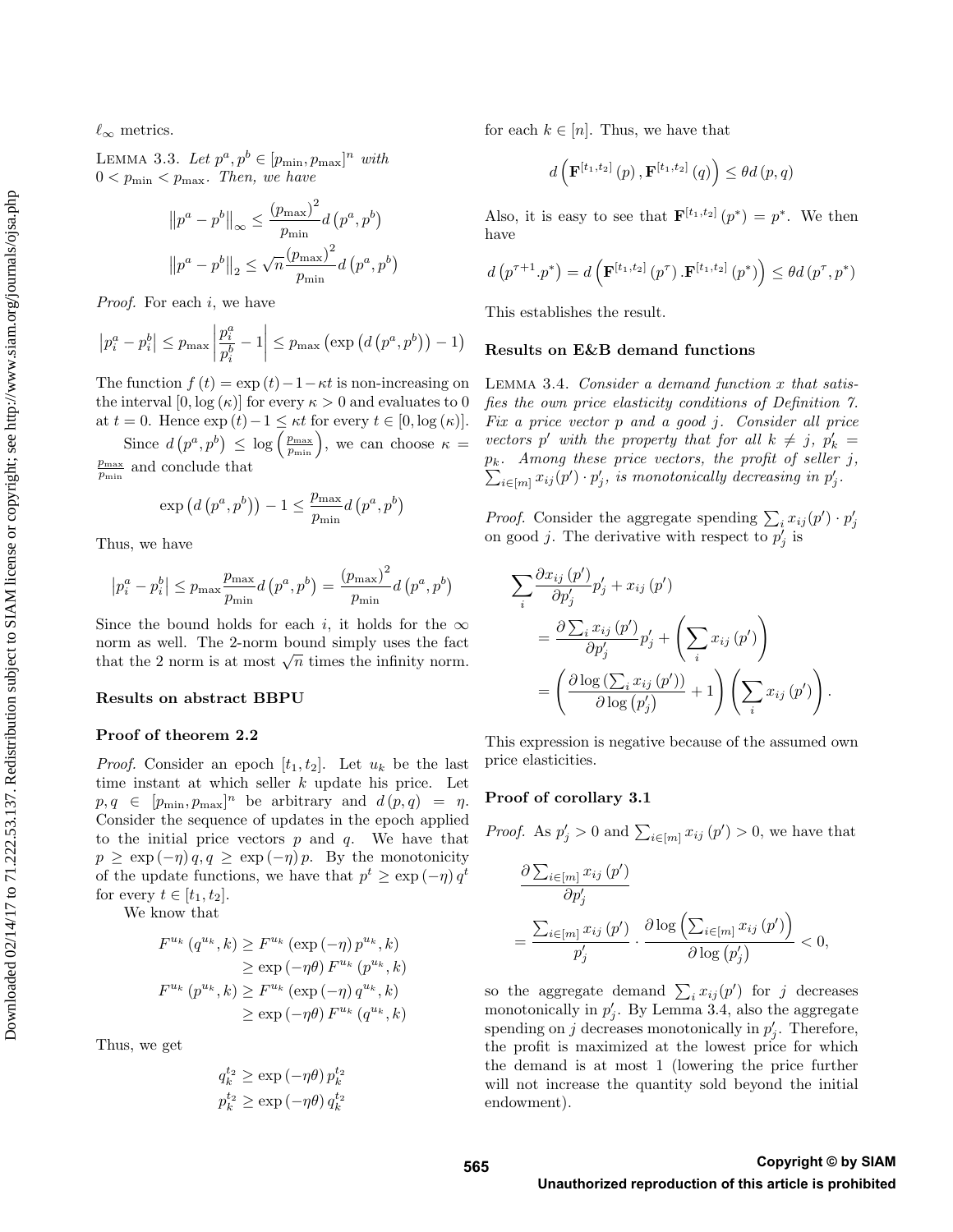#### Proof of lemma 3.1

*Proof.* Using (3.5b), we know that  $\sum_{i \in [m]} x_{ij} (p_j, p_{\sim j})$ is strictly monotone in  $p_i$ . Thus, (3.6) has a unique solution for each  $j \in [n], p \in \mathbb{R}_{++}^n$  and hence  $F_{br}$  is well-defined. Using (3.5c), we know that  $\forall p \in \mathbb{R}_{++}^n, \lambda \in$  $(0, 1), j \in [n]:$ 

$$
\left(\sum_{i \in [m]} x_{ij} (\lambda p)\right) \ge \frac{1}{\lambda^{\kappa \mu}} \left(\sum_{i \in [m]} x_{ij} (p)\right)
$$

Let  $\alpha = \min_{j \in [n]} \sum_{i \in [m]} x_{ij} (1)$ . Choose  $p_{\min}$  $(\min(\alpha, 1))^{\frac{1}{\kappa \mu}}$ . Then we have  $\forall j \in [n]$ :

$$
\sum_{i \in [m]} x_{ij} (p_{\min} \mathbf{1}) \ge \frac{1}{\min(\alpha, 1)} \left( \sum_{i \in [m]} x_{ij} \left( \mathbf{1} \right) \right) \ge 1
$$

Therefore, using (3.5a),

$$
\sum_{i \in [m]} x_{ij} (p_{\min}, p_{\sim j}) \ge 1 \quad \forall j \in [n], p_{\sim j} \in [p_{\min}, \infty)^{n-1}
$$

Similarly, define  $\beta = \max_{j \in [n]} \sum_{i \in [m]} x_{ij} (1)$ . Choose  $p_{\text{max}} = (\max(\beta, 1))^{\frac{1}{\kappa \mu}}$ . Then, we have  $\forall j \in [n]$ :

$$
\sum_{i \in [m]} x_{ij} \left( p_{\max} \mathbf{1} \right) \le \frac{1}{\max \left( \beta, 1 \right)} \left( \sum_{i \in [m]} x_{ij} \left( \mathbf{1} \right) \right) \le 1
$$

Again, using (3.5a), we get

$$
\sum_{i \in [m]} x_{ij} (p_{\max}, p_{\sim j}) \le 1 \quad \forall j \in [n], p_{\sim j} \in (0, p_{\max}]^{n-1}
$$

 $\sum_{i\in[m]} x_{ij}$  is strictly decreasing in  $p_j$ , we get that Combining (3.9) and (3.10), and using the fact that

$$
F_{br}(p,j) \in [p_{\min}, p_{\max}] \quad \forall j \in [n], p \in [p_{\min}, p_{\max}]^n
$$

Further,  $F_{br}(\cdot, j)$  is continuous in p for each j. Define the map  $\mathbf{F} : \mathbb{R}_{++}^n \mapsto \mathbb{R}_{++}^n$  as

$$
[\mathbf{F}(p)]_j = F_{br}(p, j) \quad \forall j \in [n]
$$

F is continuous and maps the compact convex set  $[p_{\min}, p_{\max}]^n$  into itself. Hence it must have a fixed point  $p^* \in [p_{\min}, p_{\max}]^n$  (by Brouwer's fixed point theorem). Thus,  $\mathbf{F}(p^*) = p^*$ , or

$$
F_{br} (p^*, j) = p_j^* \quad \forall j \in [n]
$$

Hence the theorem.

## Proof of lemma 3.2

Proof. We begin with monotonicity. Denote by  $x_{ij}$  ( $p_j, p_{\sim j}$ ) the demand of buyer i for good j when the price of good  $j$  is  $p_j$  and the price vector of all the other goods is  $p_{\sim j}$ .

Consider two price vectors  $p \geq q$ , We know that

$$
\sum_{i \in [m]} x_{ij} (F_{br} (q, j), p_{\sim j}) \ge \sum_{i \in [m]} x_{ij} (F_{br} (q, j), q_{\sim j}) = 1,
$$

which follows by the cross price elasticity conditions of Definition 7. By the own price elasticity conditions (3.5b), since  $\sum_{i \in [m]} x_{ij} (F_{br}(p, j), p_{\sim j}) = 1$ , we have that  $F_{br}(p, j) \geq F_{br}(q, j)$ .

Next we prove sub-homogeneity. Let  $p > 0$  be a price vector and  $\lambda \in (0,1)$ . We have

$$
\sum_{i \in [m]} x_{ij} (\lambda F_{br}(p, j), \lambda p_{\sim j})
$$
\n
$$
\geq \frac{1}{\lambda^{\kappa \mu}} \left( \sum_{i \in [m]} x_{ij} (F_{br}(p, j), p_{\sim j}) \right)
$$
\n
$$
= \frac{1}{\lambda^{\kappa \mu}},
$$

where the first inequality uses (3.5c), and the second inequality uses the definition of  $F_{br}$  (3.6). Using (3.5b), we get

$$
\frac{\sum_{i \in [m]} x_{ij} (\lambda F_{br} (p, j), \lambda p_{\sim j})}{\sum_{i} x_{ij} (F_{br} (\lambda p, j), \lambda p_{\sim j})} \leq \left(\frac{F_{br} (\lambda p, j)}{\lambda F_{br} (p, j)}\right)^{\mu}
$$

Since  $\sum_i x_{ij} (F_{br} (\lambda p, j), \lambda p_{\sim j}) = 1$ , this reduces to

$$
\frac{1}{\lambda^{\kappa\mu}} \le \sum_{i \in [m]} x_{ij} \left( \lambda F_{br} \left( p, j \right), \lambda p_{\sim j} \right) \le \left( \frac{F_{br} \left( \lambda p, j \right)}{\lambda F_{br} \left( p, j \right)} \right)^{\mu}
$$

Taking  $\mu$ -th roots, we get

$$
F_{br}(\lambda p, j) \ge \lambda^{1-\kappa} F_{br}(p, j)
$$

which shows  $(1 - \kappa)$ -subhomogeneity.

Stability and price-boundedness follows from lemma 3.1.

#### Results on WGS CES utilities

Lemma 3.5. In a Fisher market where the buyers have CES utilities which are WGS  $(0 < \rho < 1)$ , the demand function is E&B with parameter

$$
\frac{1}{1 + \epsilon \left(1 - \max_{i \in [m]} \frac{c_{ij}}{c_{ij} + \sum_{k \neq j} c_{ik} \left(\frac{p_{\min}}{p_{max}}\right)^{\epsilon}}\right)}
$$

**566 Copyright © by SIAM Unauthorized reproduction of this article is prohibited**